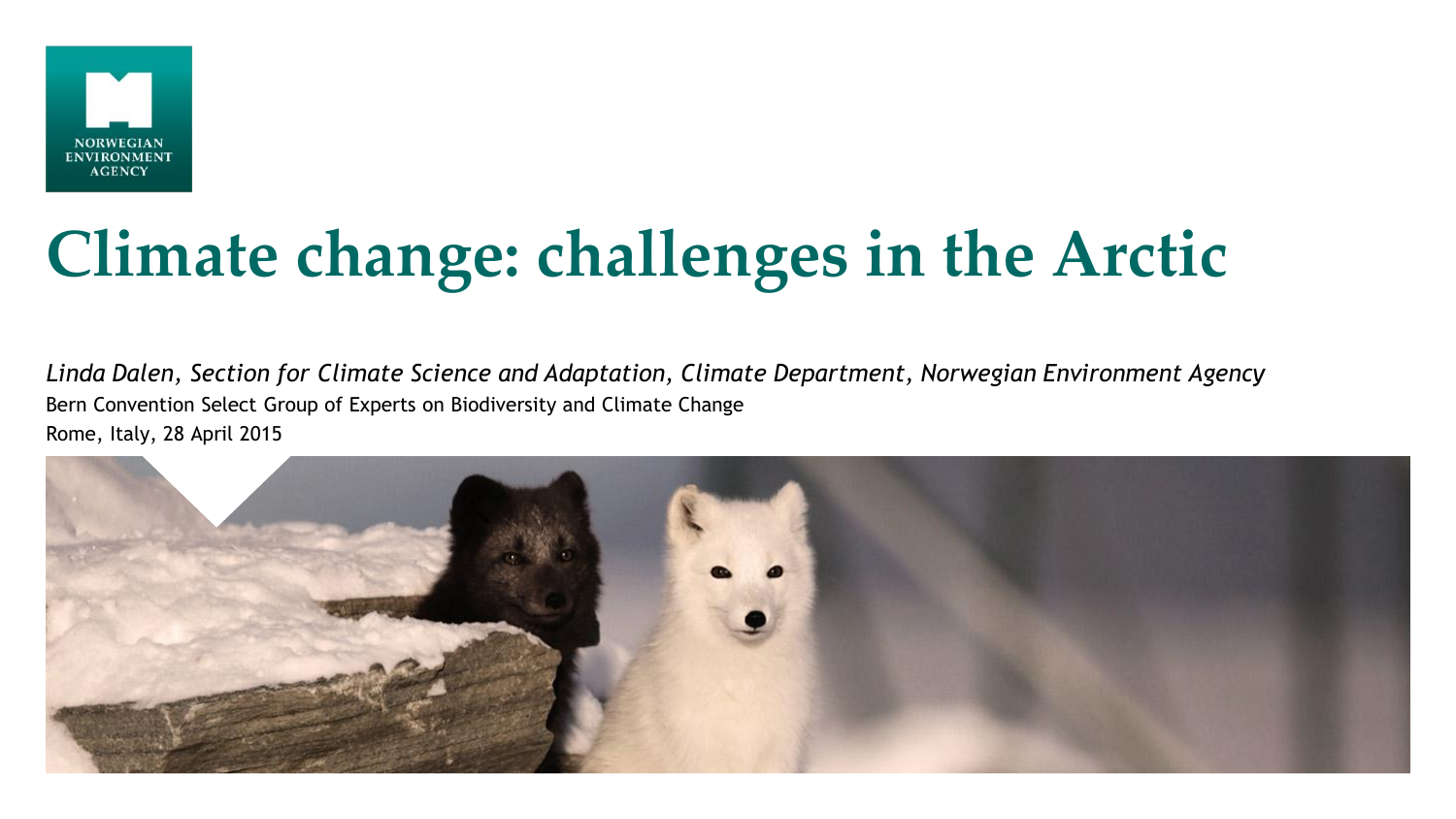### IPCC 2014

### IPCC WGI: Warming is expected to be strongest in the Arctic



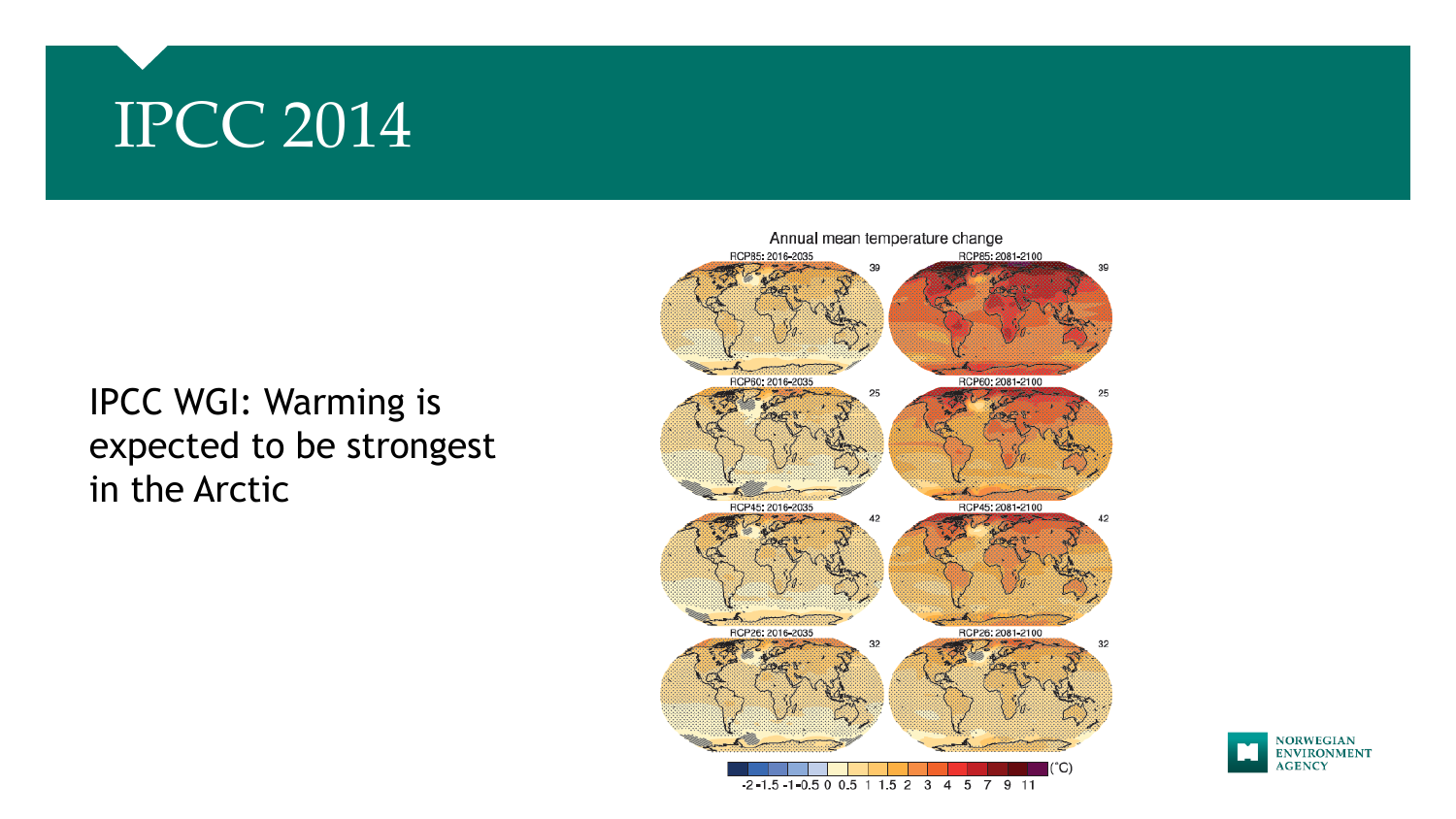| <b>Polar Regions</b>                                          |                                                                                                                                                                                                                                                                                                                                                                                                                                                                                                                                                                                                                                                                                                                                                                                                                                                                                                                                                                                                                                                                                                                                                                                                                                                             |
|---------------------------------------------------------------|-------------------------------------------------------------------------------------------------------------------------------------------------------------------------------------------------------------------------------------------------------------------------------------------------------------------------------------------------------------------------------------------------------------------------------------------------------------------------------------------------------------------------------------------------------------------------------------------------------------------------------------------------------------------------------------------------------------------------------------------------------------------------------------------------------------------------------------------------------------------------------------------------------------------------------------------------------------------------------------------------------------------------------------------------------------------------------------------------------------------------------------------------------------------------------------------------------------------------------------------------------------|
| Snow & Ice,<br>Rivers & Lakes,<br><b>Floods &amp; Drought</b> | . Decreasing Arctic sea ice cover in summer (high confidence, major contribution from climate change)<br>. Reduction in ice volume in Arctic glaciers (high confidence, major contribution from climate change)<br>. Decreasing snow cover extent across the Arctic (medium confidence, major contribution from climate change)<br>. Widespread permafrost degradation, especially in the southern Arctic (high confidence, major contribution from climate change)<br>• Ice mass loss along coastal Antarctica (medium confidence, major contribution from climate change)<br>• Increased river discharge for large circumpolar rivers (1997–2007) (low confidence, major contribution from climate change)<br>• Increased winter minimum river flow in most of the Arctic (medium confidence, major contribution from climate change)<br>· Increased lake water temperatures 1985-2009 and prolonged ice-free seasons (medium confidence, major contribution from climate change)<br>. Disappearance of thermokarst lakes due to permafrost degradation in the low Arctic. New lakes created in areas of formerly frozen peat (high confidence, major<br>contribution from climate change)<br>[28.2, Tables 18-5 and 18-6; WGI AR5 4.2 to 4.4, 4.6, 10.5] |
| <b>Terrestrial</b><br><b>Ecosystems</b>                       | . Increased shrub cover in tundra in North America and Eurasia (high confidence, major contribution from climate change)<br>• Advance of Arctic tree-line in latitude and altitude (medium confidence, major contribution from climate change)<br>. Changed breeding area and population size of subarctic birds, due to snowbed reduction and/or tundra shrub encroachment (medium confidence, major contribution<br>from climate change)<br>. Loss of snow-bed ecosystems and tussock tundra (high confidence, major contribution from climate change)<br>. Impacts on tundra animals from increased ice layers in snow pack, following rain-on-snow events ( <i>medium confidence</i> , major contribution from climate change)<br>. Increased plant species ranges in the West Antarctic Peninsula and nearby islands over the past 50 years (high confidence, major contribution from climate change)<br>• Increased phytoplankton productivity in Signy Island lake waters (high confidence, major contribution from climate change)<br>[28.2, Table 18-7]                                                                                                                                                                                            |
| <b>Coastal Erosion</b><br>& Marine<br><b>Ecosystems</b>       | · Increased coastal erosion across Arctic (medium confidence, major contribution from climate change)<br>. Negative effects on non-migratory Arctic species (high confidence, major contribution from climate change)<br>. Decreased reproductive success in Arctic seabirds (medium confidence, major contribution from climate change)<br>. Decline in Southern Ocean seals and seabirds (medium confidence, major contribution from climate change)<br>. Reduced thickness of foraminiferal shells in southern oceans, due to ocean acidification (medium confidence, major contribution from climate change)<br>• Reduced krill density in Scotia Sea (medium confidence, major contribution from climate change)<br>[6.3, 18.3, 28.2, 28.3, Table 18-8]                                                                                                                                                                                                                                                                                                                                                                                                                                                                                                |
| <b>Food Production</b><br>& Livelihoods                       | . Impact on livelihoods of Arctic indigenous peoples, beyond effects of economic and sociopolitical changes (medium confidence, major contribution from climate<br>change)<br>• Increased shipping traffic across the Bering Strait (medium confidence, major contribution from climate change)<br>[18.4, 28.2, Tables 18-4 and 18-9, Figure 28-4]                                                                                                                                                                                                                                                                                                                                                                                                                                                                                                                                                                                                                                                                                                                                                                                                                                                                                                          |

Cmall Idende

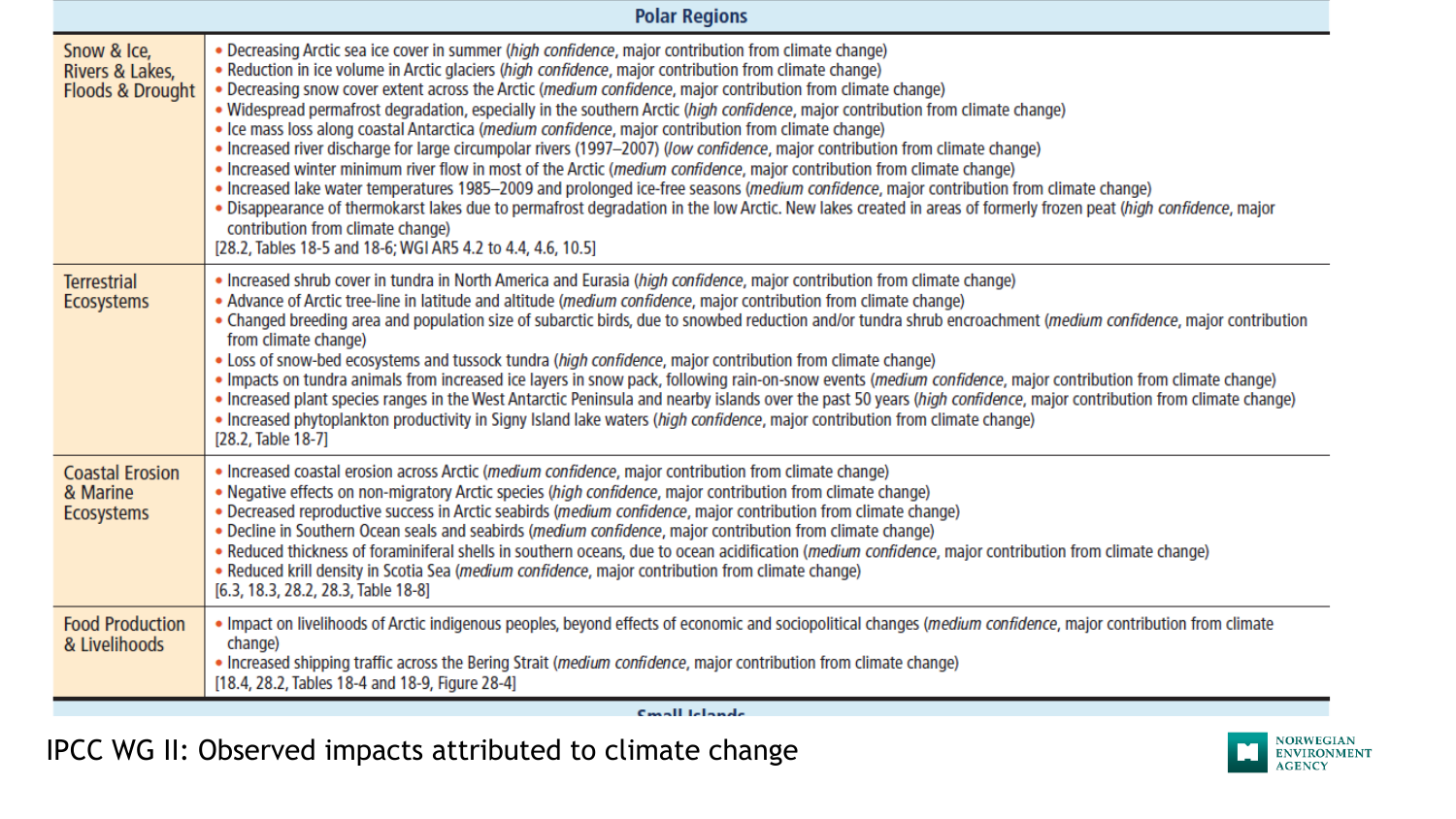• Arctic Biodiversity Assessment (2013)



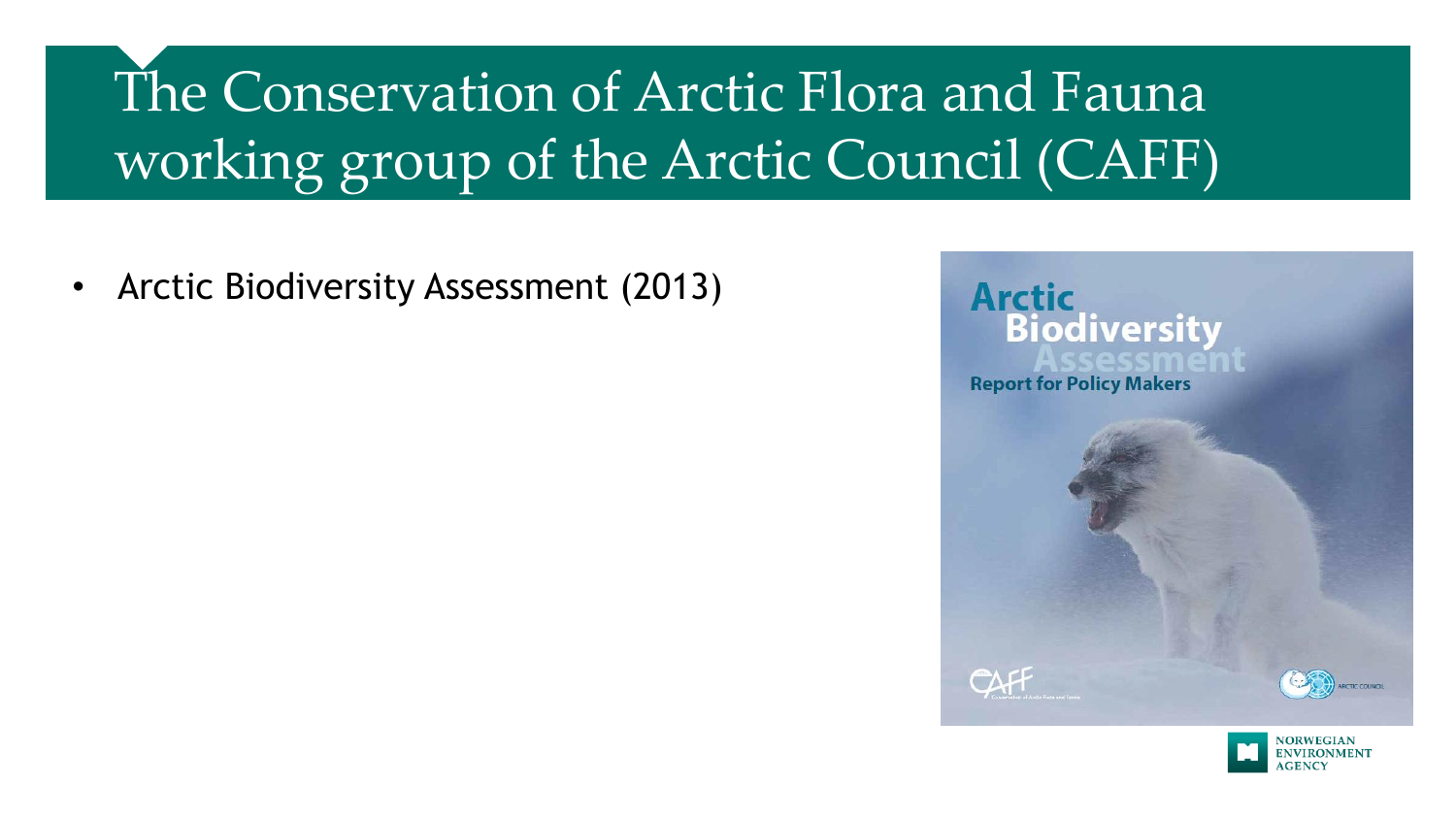#### **Box 2: Key findings of the Arctic Biodiversity Assessment**

- **1. Arctic biodiversity is being degraded, but decisive action taken now can help sustain vast, relatively undisturbed ecosystems of tundra, mountains, fresh water and seas and the valuable services they provide.**
- **2. Climate change is by far the most serious threat to Arctic biodiversity and exacerbates all other threats**
- **Many Arctic migratory species are threatened by overharvest and habitat alteration outside the Arctic, especially birds along the East Asian flyway**
- **4. Disturbance and habitat degradation can diminish Arctic biodiversity and the opportunities for Arctic residents and visitors to enjoy the benefits of ecosystem services.**
- **5. Pollution from both long-range transport and local sources threatens the health of Arctic species and ecosystems.**
- **6. There are currently few invasive alien species in the Arctic, but more are expected with climate change and increased human activity.**
- **7. Overharvest was historically the primary human impact on many Arctic species, but sound management has successfully addressed this problem in most, but not all, cases.**
- **8. Current knowledge of many Arctic species, ecosystems and their stressors is fragmentary, making detection and assessment of trends and their implications difficult for many aspects of Arctic biodiversity.**
- **9. The challenges facing Arctic biodiversity are interconnected, requiring comprehensive solutions and international cooperation.**

### **Arctic Biodiversity Report for Policy Makers**

CAFF



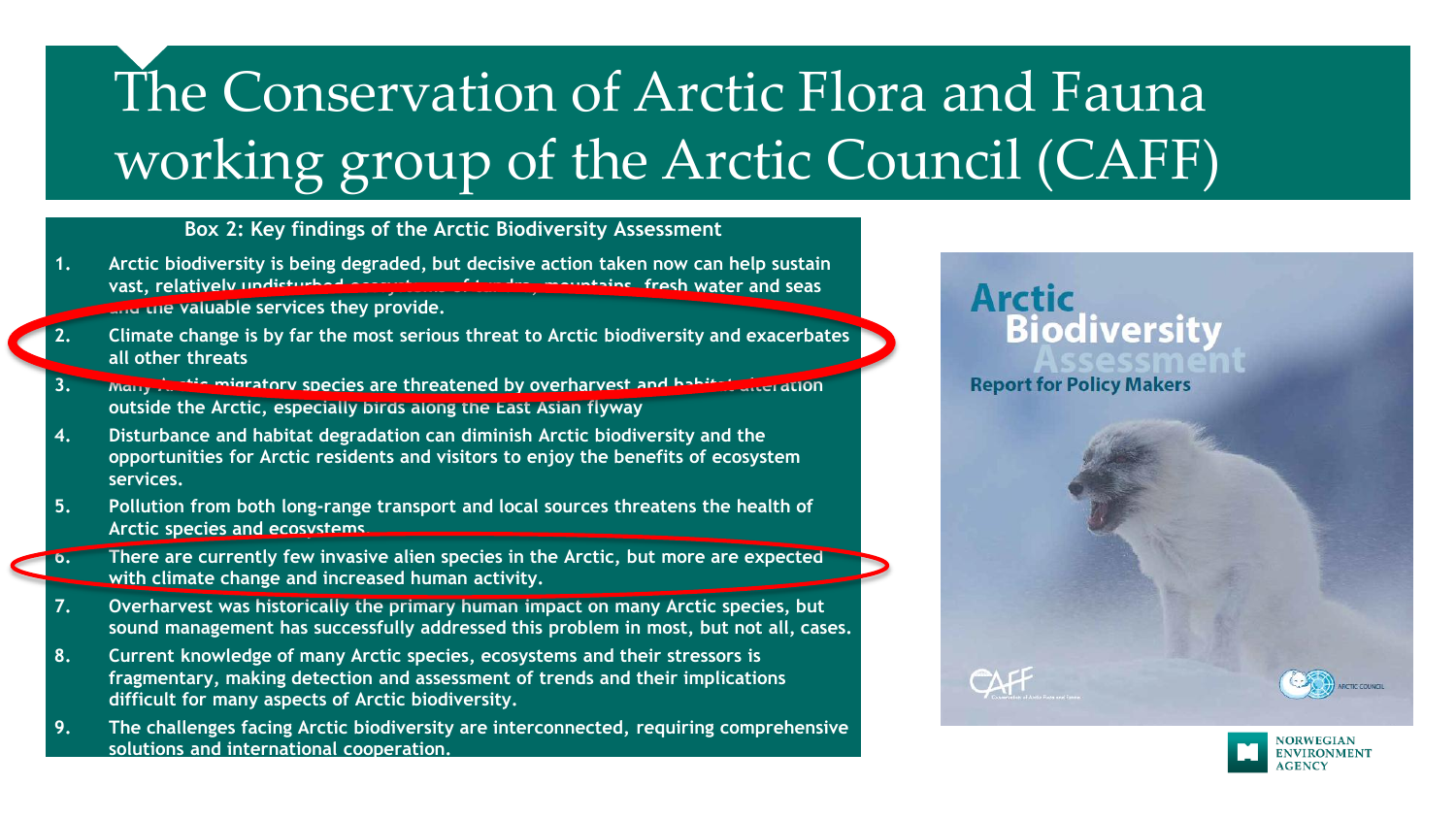## Consequences of climate change

Examples:

- Decreased survival and body condition in some polar bear populations
- **Declines in populations of muskoxen and cariboully**
- Changes in frequencies and amplitude of lemming cycles
- Northward expansion of the red fox at the expense of the Arctic fox
- **Primary production and vascular plant biomass have increased** rapidly  $\rightarrow$  expansion of tall shrubs; mosses and lichens have declined in abundance
- **EXPECTING INCREAST ENGINEER 19 INCREAST EXPECTING INCREAST PROPERTY** Expecting increasing number and abundance of invasive alien speices

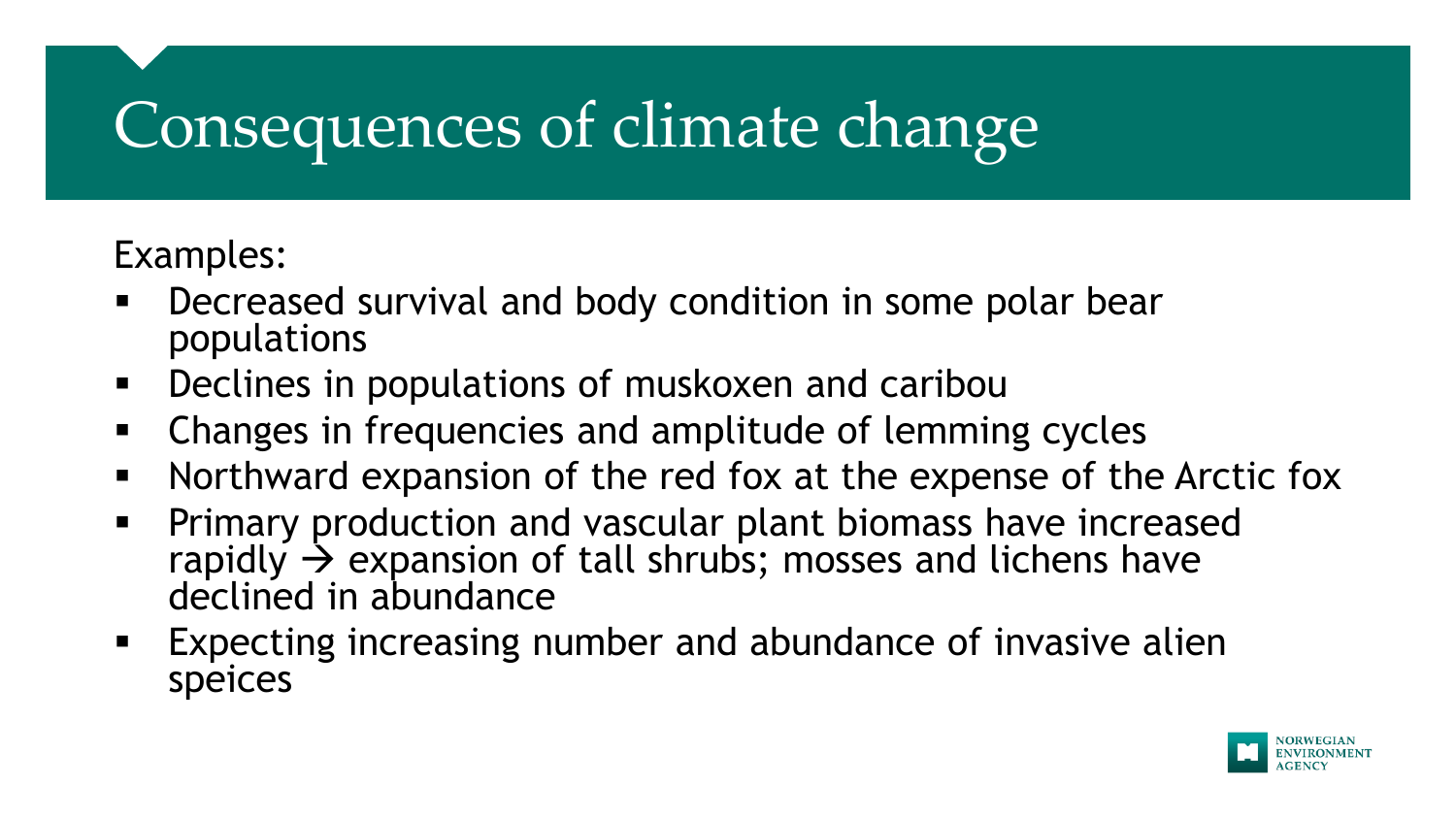### Consequences of climate change

 The stress of climate change does not act in isolation, but works in conjunction with other stressors!

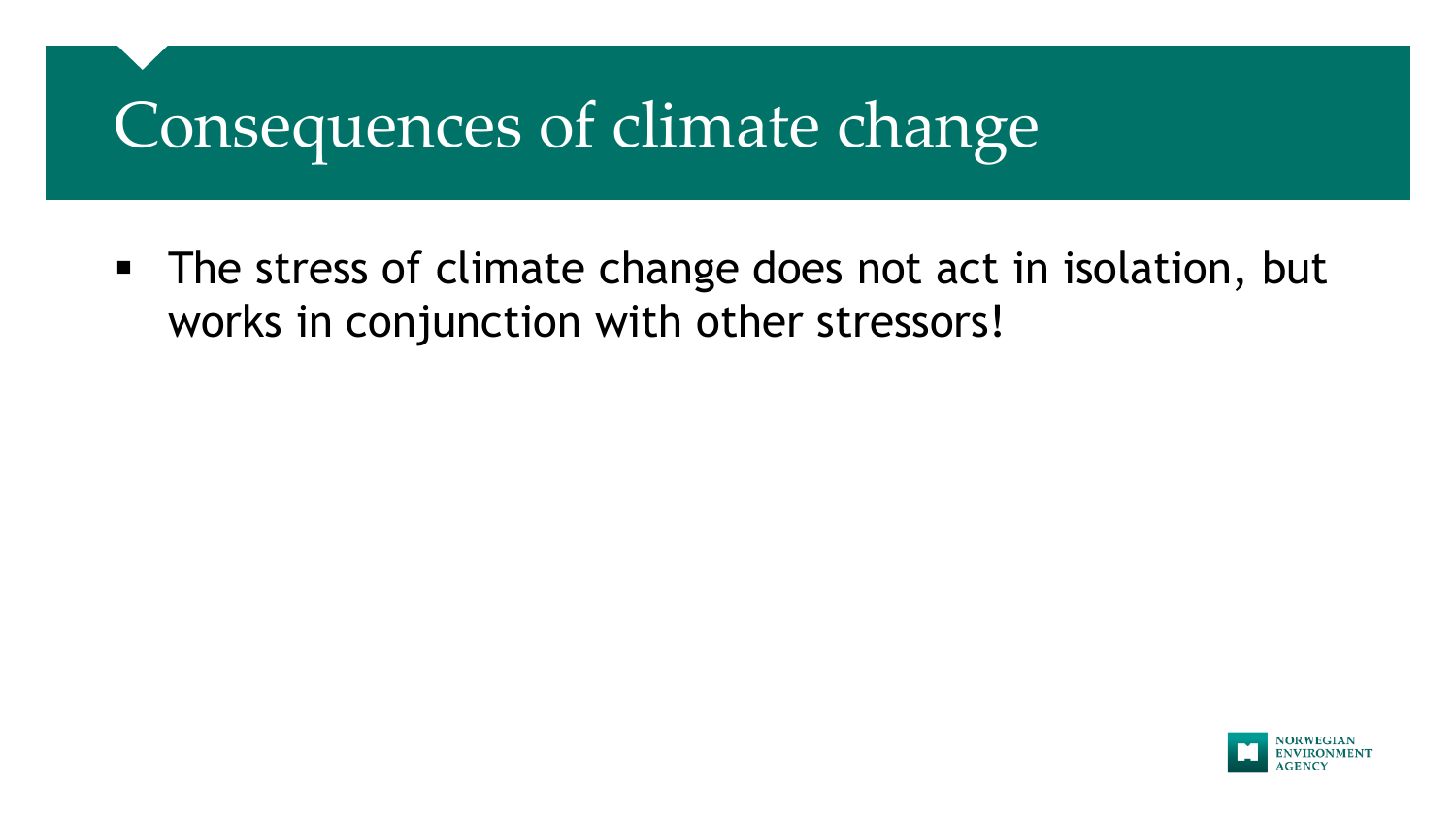### Recommendations from ABA

"The following recommendations are aimed primarily at the Arctic Council, its member states and Permanent Participants. Success in conserving Arctic biodiversity, however, also depends upon actions by non-Arctic states, regional and local authorities, industry and all who live, work and travel in the Arctic. These recommendations may, therefore, also provide a guide for action for states, authorities, and organizations beyond the Arctic Council. Some of the ABA recommendations directly encourage cooperation with those outside the Arctic Council process."

#### **Box 1: ABA Recommendations**

#### **Climate change**

- 1. Actively support international efforts addressing climate change, both reducing stressors and implementing adaptation measures, as an urgent matter.
- 2. Incorporate resilience and adaptation of biodiversity to climate change into plans for development in the Arctic.

#### **Ecosystem-based management**

3. Advance and advocate ecosystem-based management efforts in the Arctic as a framework for cooperation, planning and development.

#### **Mainstreaming biodiversity**

4. Require the incorporation of biodiversity objectives and provisions into all Arctic Council work and encourage the same for on-going and future international standards, agreements, plans, operations and/ or other tools specific to development in the Arctic.

#### **Identifying and safeguarding important areas for biodiversity**

- 5. Advance the protection of large areas of ecologically important marine, terrestrial and freshwater habitats, taking into account ecological resilience in a changing climate.
- 6. Develop guidelines and implement appropriate spatial and temporal measures where necessary to reduce human disturbance to areas critical for sensitive life stages of Arctic species that are outside protected areas, for example along transportation corridors.
- 7. Develop and implement mechanisms that best safeguard Arctic biodiversity under changing environmental conditions, such as loss of sea ice, glaciers and permafrost.

#### **Addressing individual stressors on biodiversity**

- 8. Reduce stressors on migratory species range-wide, including habitat degradation and overharvesting on wintering and staging areas and along flyways and other migration routes.
- 9. Reduce the threat of invasive alien/non-native species to the Arctic by developing and implementing common measures for early detection and reporting, identifying and blocking pathways of introduction, and sharing best practices and techniques for monitoring, eradication and control.
- 10. Promote the sustainable management of the Arctic's living resources and their habitat.
- 11. Reduce the threat of pollutants to Arctic biodiversity.

#### **Improving knowledge and public awareness**

- 12. Evaluate the range of services provided by Arctic biodiversity in order to determine the costs associated with biodiversity loss and the value of effective conservation in order to assess change and support improved decision making.
- 13. Increase and focus inventory, long-term monitoring and research efforts to address key gaps in scientific knowledge identified in this assessment to better facilitate the development and implementation of conservation and management strategies.
- 14. Recognize the value of traditional ecological knowledge and work to further integrate it into the assessment, planning and management of Arctic biodiversity.
- 15. Promote public training, education and community-based monitoring, where appropriate, as integral elements in conservation and management.
- 16. Research and monitor individual and cumulative effects of stressors and drivers of relevance to biodiversity, with a focus on stressors that are expected to have rapid and significant impacts and issues where knowledge is lacking.
- 17. Develop communication and outreach tools and methodologies to better convey the importance and value of Arctic biodiversity and the changes it is undergoing.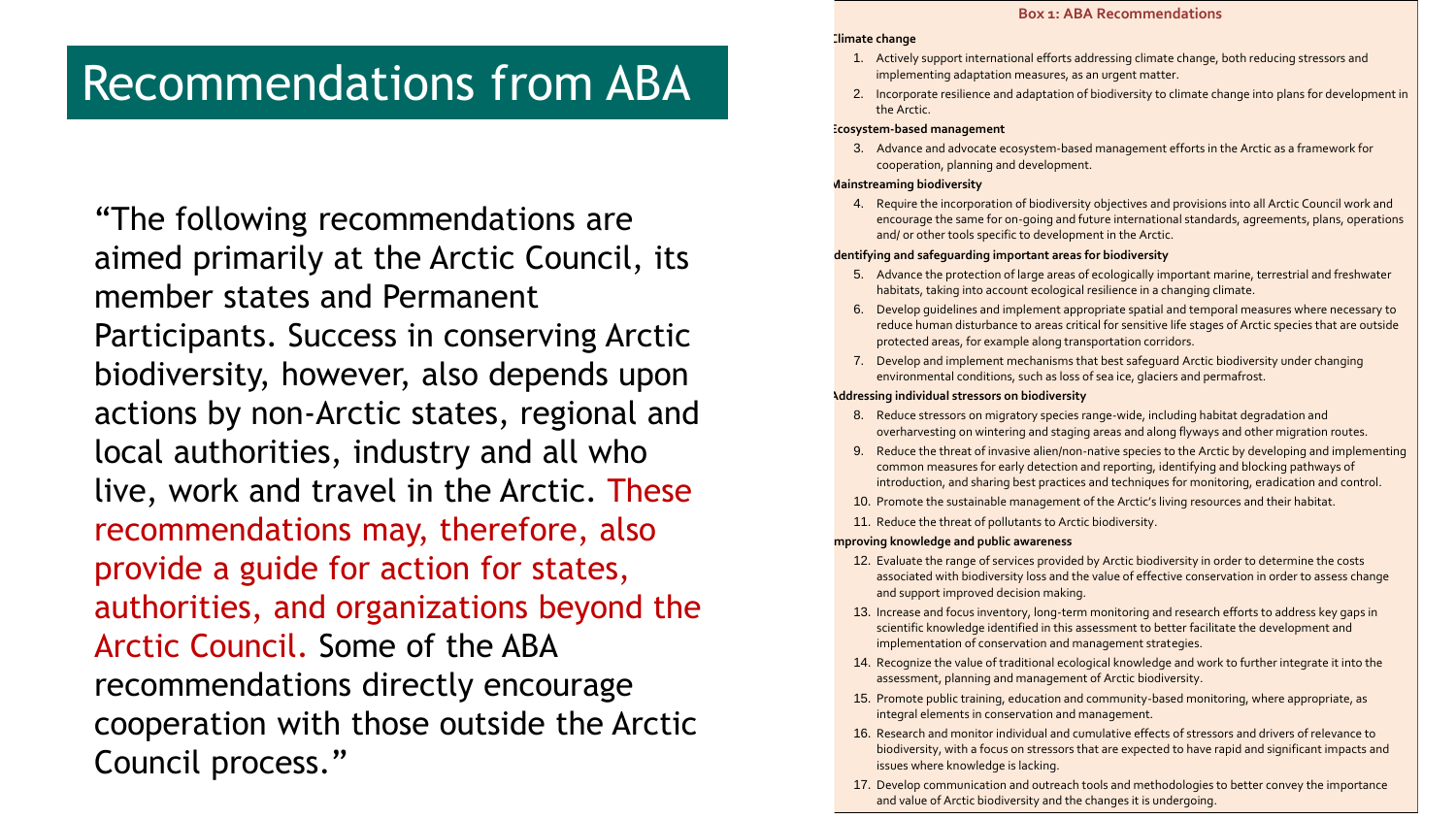- Arctic Biodiversity Assessment (2013)
- Actions for Arctic Biodiversity, 2013-2021: Implementing the recommendations of the Arctic Biodiversity Assessment (2015)



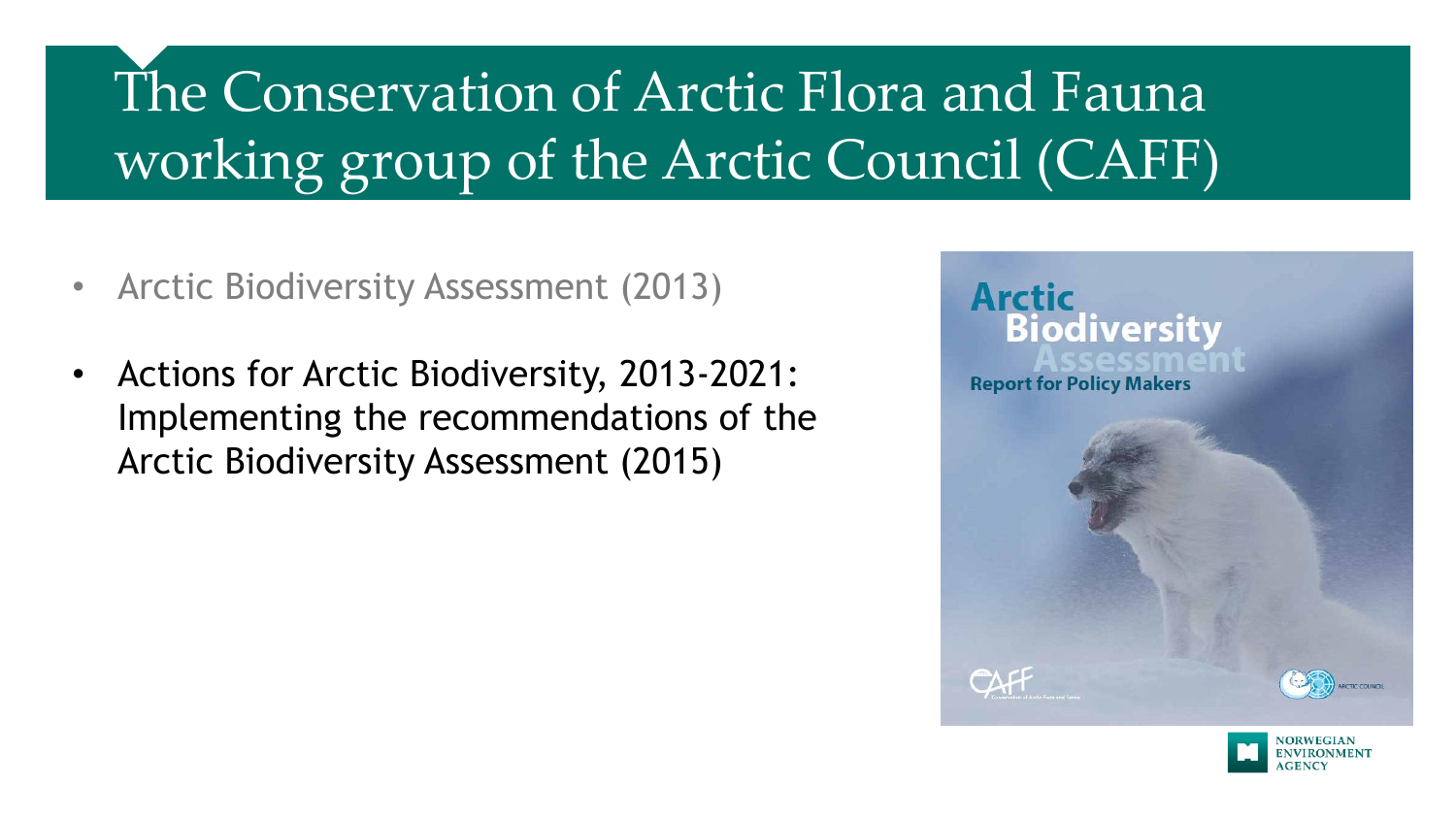• Contact person:

CAFF International Secretariat **Tom Barry** *Executive Secretary Borgir Nordurslod 600 Akureyri Iceland*

 E-mail: [tom@caff.is](mailto:tom@caff.is) Phone: + 354 461 3352



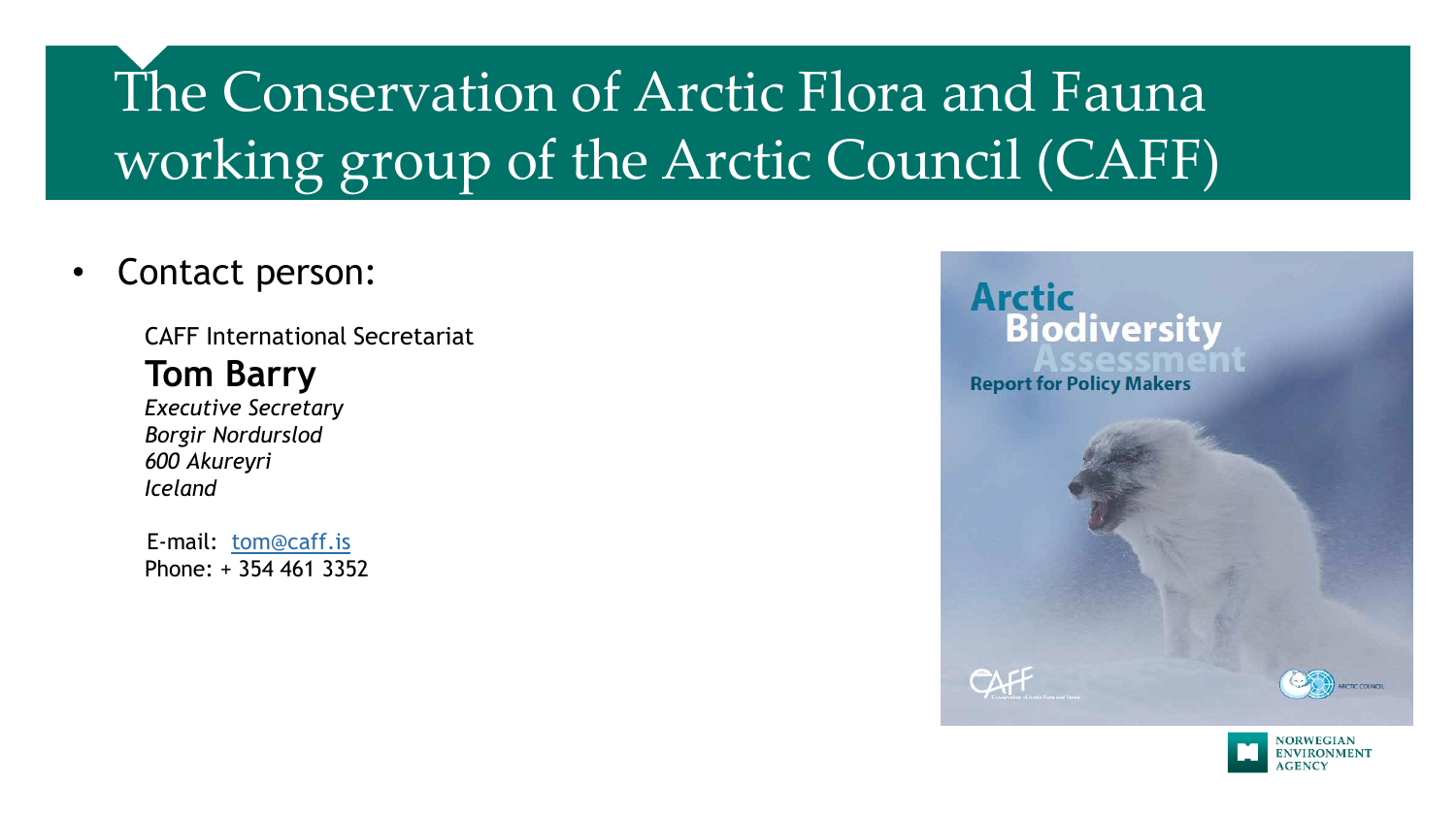### **Challenges**

- **Few Arctic countries parties of the Bern Convention (e.g.** not Russia)
- Bern Convention, at present, does not apply to Svalbard and Jan Mayen
- Central species such as the polar bear, not on the Bern Convention Lists
- Many Arctic species have not been evaluated for threat status according to IUCN criteria